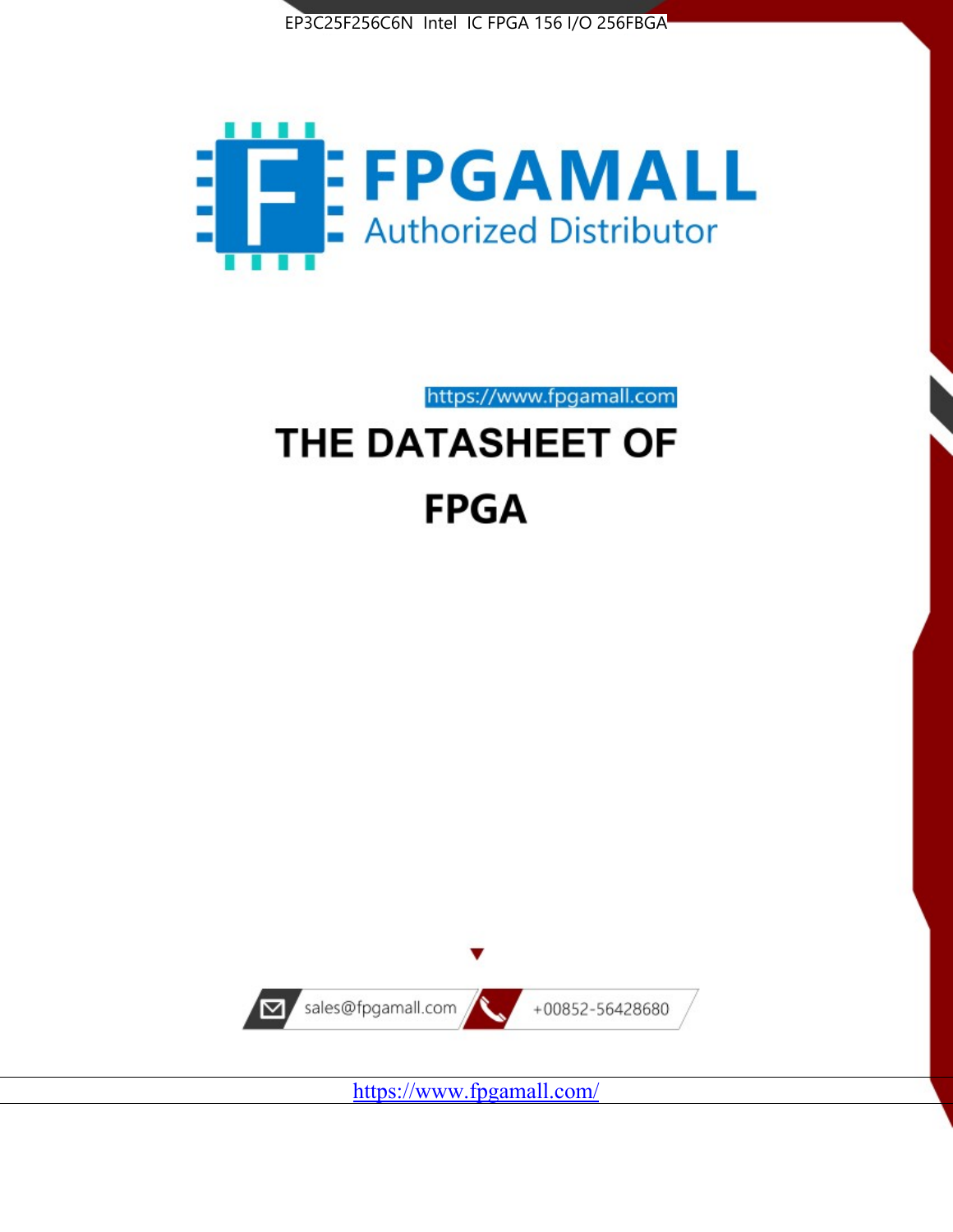EP3C25F256C6N Intel IC FPGA 156 I/O 256FBGA



## **1. Cyclone III Device Family Overview**

#### **CIII51001-2.4**

Cyclone® III device family offers a unique combination of high functionality, low power and low cost. Based on Taiwan Semiconductor Manufacturing Company (TSMC) low-power (LP) process technology, silicon optimizations and software features to minimize power consumption, Cyclone III device family provides the ideal solution for your high-volume, low-power, and cost-sensitive applications. To address the unique design needs, Cyclone III device family offers the following two variants:

- Cyclone III—lowest power, high functionality with the lowest cost
- Cyclone III LS—lowest power FPGAs with security

With densities ranging from about 5,000 to 200,000 logic elements (LEs) and 0.5 Megabits (Mb) to 8 Mb of memory for less than  $\frac{1}{4}$  watt of static power consumption, Cyclone III device family makes it easier for you to meet your power budget. Cyclone III LS devices are the first to implement a suite of security features at the silicon, software, and intellectual property (IP) level on a low-power and high-functionality FPGA platform. This suite of security features protects the IP from tampering, reverse engineering and cloning. In addition, Cyclone III LS devices support design separation which enables you to introduce redundancy in a single chip to reduce size, weight, and power of your application.

This chapter contains the following sections:

- "Cyclone III Device Family Features" on page 1–1
- "Cyclone III Device Family Architecture" on page 1–6
- "Reference and Ordering Information" on page 1–12

### **Cyclone III Device Family Features**

Cyclone III device family offers the following features:

#### **Lowest Power FPGAs**

- Lowest power consumption with TSMC low-power process technology and Altera® power-aware design flow
- Low-power operation offers the following benefits:
	- Extended battery life for portable and handheld applications
	- Reduced or eliminated cooling system costs
	- Operation in thermally-challenged environments
- Hot-socketing operation support

@ 2012 Altera Corporation. All rights reserved. ALTERA, ARRIA, CYCLONE, HARDCOPY, MAX, MEGACORE, NIOS, QUARTUS and STRATIX words and logos are trademarks of Altera Corporation and registered in the U.S. Patent and Trademar



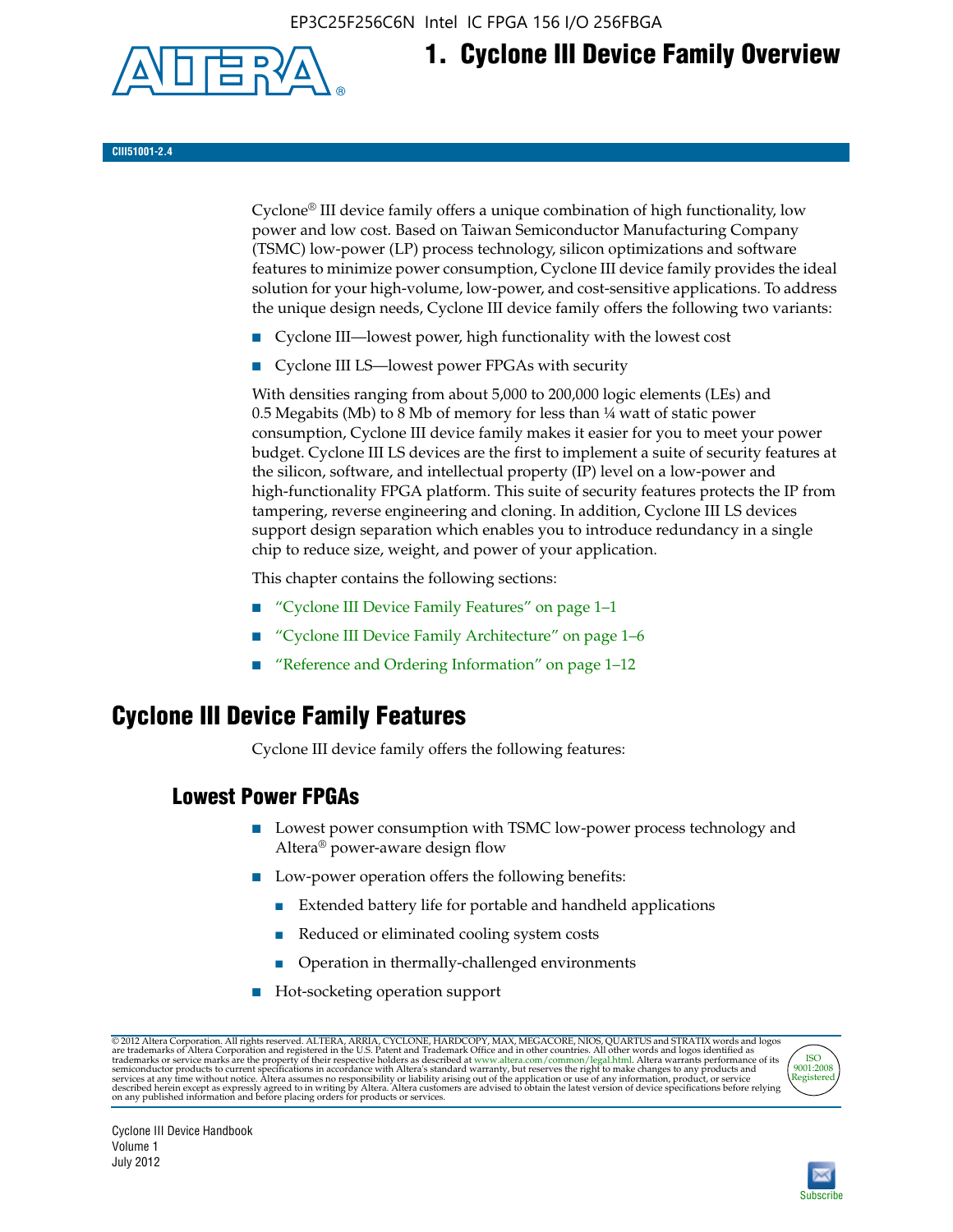#### **Design Security Feature**

Cyclone III LS devices offer the following design security features:

- Configuration security using advanced encryption standard (AES) with 256-bit volatile key
- **■** Routing architecture optimized for design separation flow with the Quartus<sup>®</sup> II software
	- Design separation flow achieves both physical and functional isolation between design partitions
- Ability to disable external JTAG port
- Error Detection (ED) Cycle Indicator to core
	- Provides a pass or fail indicator at every ED cycle
	- Provides visibility over intentional or unintentional change of configuration random access memory (CRAM) bits
- Ability to perform zeroization to clear contents of the FPGA logic, CRAM, embedded memory, and AES key
- Internal oscillator enables system monitor and health check capabilities

#### **Increased System Integration**

- High memory-to-logic and multiplier-to-logic ratio
- High I/O count, low-and mid-range density devices for user I/O constrained applications
	- Adjustable I/O slew rates to improve signal integrity
	- Supports I/O standards such as LVTTL, LVCMOS, SSTL, HSTL, PCI, PCI-X, LVPECL, bus LVDS (BLVDS), LVDS, mini-LVDS, RSDS, and PPDS
	- Supports the multi-value on-chip termination (OCT) calibration feature to eliminate variations over process, voltage, and temperature (PVT)
- Four phase-locked loops (PLLs) per device provide robust clock management and synthesis for device clock management, external system clock management, and I/O interfaces
	- Five outputs per PLL
	- Cascadable to save I/Os, ease PCB routing, and reduce jitter
	- Dynamically reconfigurable to change phase shift, frequency multiplication or division, or both, and input frequency in the system without reconfiguring the device
- Remote system upgrade without the aid of an external controller
- Dedicated cyclical redundancy code checker circuitry to detect single-event upset (SEU) issues
- Nios<sup>®</sup> II embedded processor for Cyclone III device family, offering low cost and custom-fit embedded processing solutions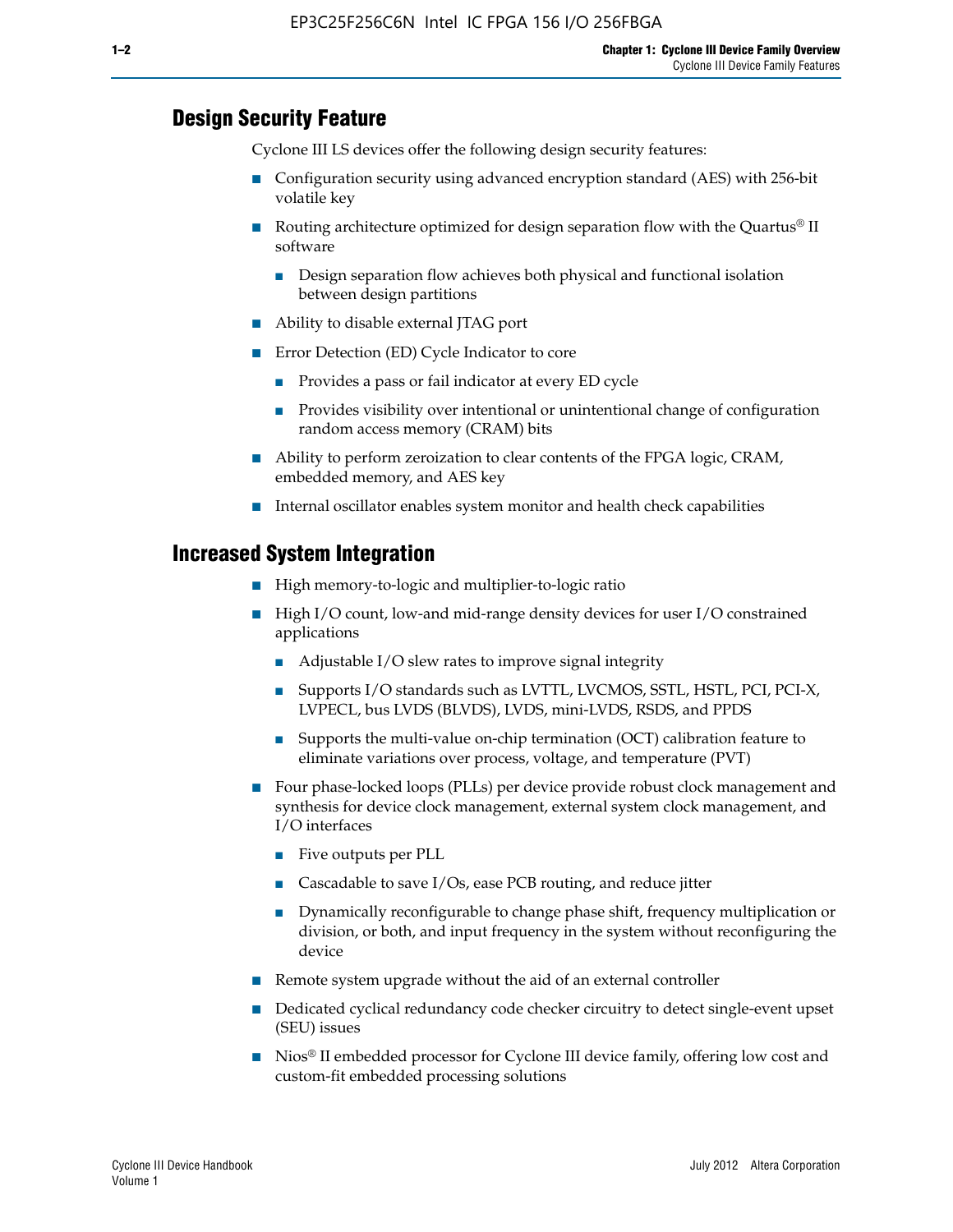- Wide collection of pre-built and verified IP cores from Altera and Altera Megafunction Partners Program (AMPP) partners
- Supports high-speed external memory interfaces such as DDR, DDR2, SDR SDRAM, and QDRII SRAM
	- Auto-calibrating PHY feature eases the timing closure process and eliminates variations with PVT for DDR, DDR2, and QDRII SRAM interfaces

Cyclone III device family supports vertical migration that allows you to migrate your device to other devices with the same dedicated pins, configuration pins, and power pins for a given package-across device densities. This allows you to optimize device density and cost as your design evolves.

Table 1–1 lists Cyclone III device family features.

**Table 1–1. Cyclone III Device Family Features**

| <b>Family</b>     | <b>Device</b> | Logic<br><b>Elements</b> | <b>Number of</b><br>M9K<br><b>Blocks</b> | <b>Total RAM</b><br><b>Bits</b> | 18 x 18<br><b>Multipliers</b> | <b>PLLs</b>    | Global<br><b>Clock</b><br><b>Networks</b> | <b>Maximum</b><br>User I/Os |
|-------------------|---------------|--------------------------|------------------------------------------|---------------------------------|-------------------------------|----------------|-------------------------------------------|-----------------------------|
|                   | EP3C5         | 5,136                    | 46                                       | 423,936                         | 23                            | $\overline{2}$ | 10                                        | 182                         |
|                   | EP3C10        | 10,320                   | 46                                       | 423,936                         | 23                            | $\overline{2}$ | 10                                        | 182                         |
|                   | EP3C16        | 15,408                   | 56                                       | 516,096                         | 56                            | 4              | 20                                        | 346                         |
|                   | EP3C25        | 24,624                   | 66                                       | 608,256                         | 66                            | 4              | 20                                        | 215                         |
| Cyclone III       | EP3C40        | 39,600                   | 126                                      | 1,161,216                       | 126                           | 4              | 20                                        | 535                         |
|                   | EP3C55        | 55,856                   | 260                                      | 2,396,160                       | 156                           | 4              | 20                                        | 377                         |
|                   | EP3C80        | 81,264                   | 305                                      | 2,810,880                       | 244                           | 4              | 20                                        | 429                         |
|                   | EP3C120       | 119,088                  | 432                                      | 3,981,312                       | 288                           | 4              | 20                                        | 531                         |
|                   | EP3CLS70      | 70,208                   | 333                                      | 3,068,928                       | 200                           | 4              | 20                                        | 429                         |
| Cyclone III<br>LS | EP3CLS100     | 100,448                  | 483                                      | 4,451,328                       | 276                           | 4              | 20                                        | 429                         |
|                   | EP3CLS150     | 150,848                  | 666                                      | 6,137,856                       | 320                           | 4              | 20                                        | 429                         |
|                   | EP3CLS200     | 198,464                  | 891                                      | 8,211,456                       | 396                           | 4              | 20                                        | 429                         |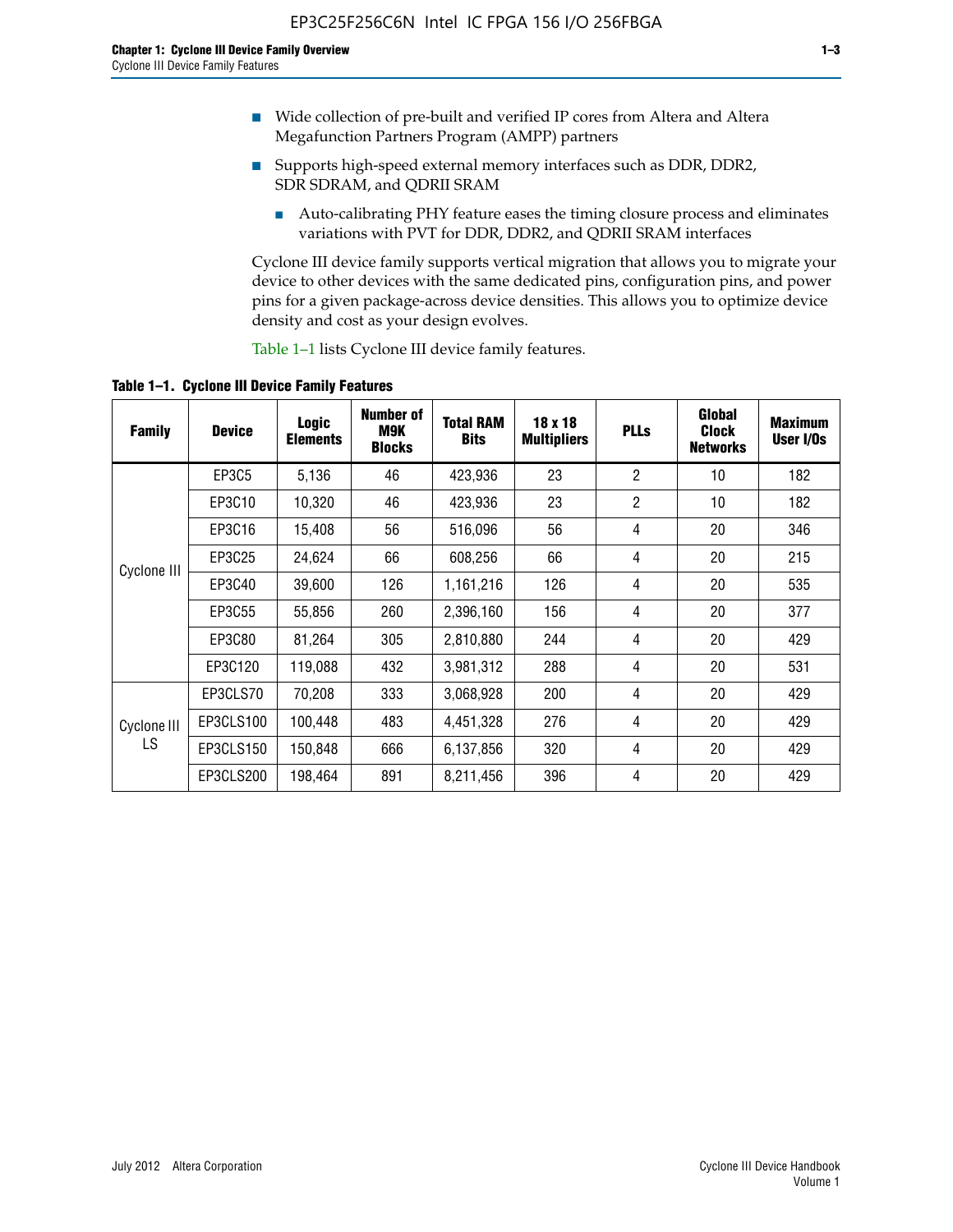Table 1–2 lists Cyclone III device family package options, I/O pins, and differential channel counts.

| <b>Family</b> | <b>Package</b> | E144 $(7)$ | M164     | P240     | F <sub>256</sub> | <b>U256</b> | F324       | F484     | U484        | F780           |
|---------------|----------------|------------|----------|----------|------------------|-------------|------------|----------|-------------|----------------|
|               | EP3C5          | 94, 22     | 4106, 28 |          | 182, 68          | 182, 68     |            |          |             |                |
|               | EP3C10         | 94, 22     | 106, 28  |          | 182, 68          | 182, 68     |            |          |             |                |
|               | EP3C16         | 84, 19     | 92, 23   | 160, 47  | 168, 55          | 168, 55     |            | 346, 140 | 4346, 140   |                |
| Cyclone III   | EP3C25         | 82, 18     |          | 148, 43  | $-156, 54$       | 156, 54     | 4215, 83   |          |             |                |
| (8)           | EP3C40         |            |          | ,128, 26 |                  |             | $-195, 61$ | 331, 127 | 331, 127    | $+535, 227(6)$ |
|               | EP3C55         |            |          |          |                  |             |            | 327, 135 | 327, 135    | 377, 163       |
|               | EP3C80         |            |          |          |                  |             |            | 295, 113 | 295, 113    | 429, 181       |
|               | EP3C120        |            |          |          |                  |             |            | 283, 106 |             | 531, 233       |
|               | EP3CLS70       |            |          |          |                  |             |            | 294, 113 | 294, 113    | 429, 181       |
| Cyclone III   | EP3CLS100      |            |          |          |                  |             |            | 294, 113 | $-294, 113$ | 429, 181       |
| LS.           | EP3CLS150      |            |          |          |                  |             |            | 226, 87  |             | 429, 181       |
|               | EP3CLS200      |            |          |          |                  |             |            | 226, 87  |             | 429, 181       |

|  | Table 1–2. Cyclone III Device Family Package Options, I/O pin and Differential Channel Counts (1), (2), (3), (4), (5) |  |  |  |  |  |  |  |  |
|--|-----------------------------------------------------------------------------------------------------------------------|--|--|--|--|--|--|--|--|
|--|-----------------------------------------------------------------------------------------------------------------------|--|--|--|--|--|--|--|--|

**Notes to Table 1–2:**

(1) For each device package, the first number indicates the number of the I/O pin; the second number indicates the differential channel count.

(2) For more information about device packaging specifications, refer to the Cyclone III [Package and Thermal Resistance](http://www.altera.com/support/devices/packaging/specifications/pkg-pin/dev-package-listing.jsp?device=Cyclone_III) webpage.

(3) The I/O pin numbers are the maximum I/O counts (including clock input pins) supported by the device package combination and can be affected by the configuration scheme selected for the device.

(4) All packages are available in lead-free and leaded options.

(5) Vertical migration is not supported between Cyclone III and Cyclone III LS devices.

(6) The EP3C40 device in the F780 package supports restricted vertical migration. Maximum user I/Os are restricted to 510 I/Os if you enable migration to the EP3C120 and are using voltage referenced I/O standards. If you are not using voltage referenced I/O standards, you can increase the maximum number of I/Os.

(7) The E144 package has an exposed pad at the bottom of the package. This exposed pad is a ground pad that must be connected to the ground plane on your PCB. Use this exposed pad for electrical connectivity and not for thermal purposes.

(8) All Cyclone III device UBGA packages are supported by the Quartus II software version 7.1 SP1 and later, with the exception of the UBGA packages of EP3C16, which are supported by the Quartus II software version 7.2.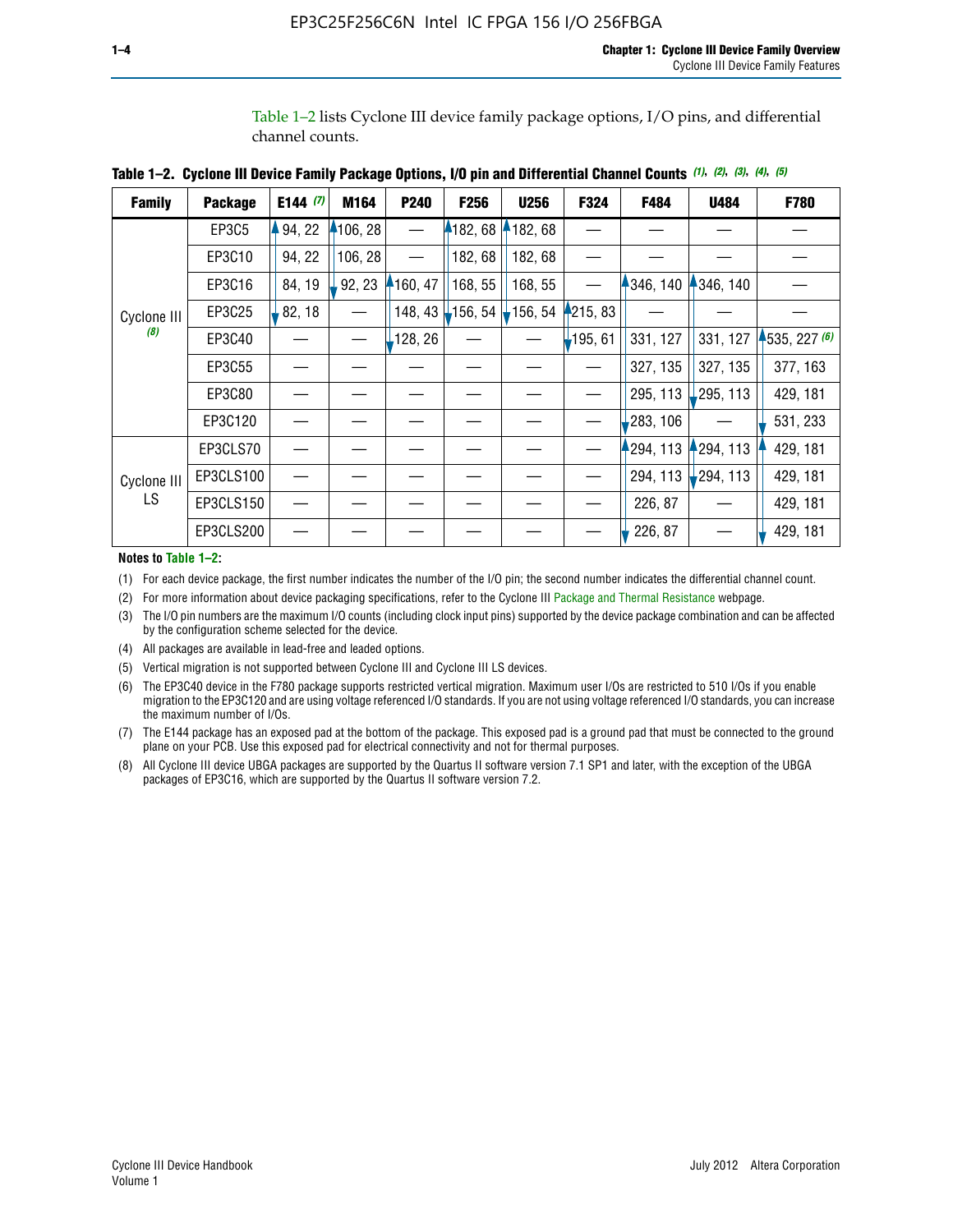Table 1–3 lists Cyclone III device family package sizes.

| <b>Family</b>  | <b>Package</b>   | Pitch (mm) | Nominal Area (mm <sup>2</sup> ) | Length x Width (mm $\times$ mm) | Height (mm) |
|----------------|------------------|------------|---------------------------------|---------------------------------|-------------|
|                | E144             | 0.5        | 484                             | $22 \times 22$                  | 1.60        |
|                | M164             | 0.5        | 64                              | $8 \times 8$                    | 1.40        |
|                | P <sub>240</sub> | 0.5        | 1197                            | $34.6 \times 34.6$              | 4.10        |
|                | F <sub>256</sub> | 1.0        | 289                             | $17 \times 17$                  | 1.55        |
| Cyclone III    | U256             | 0.8        | 196                             | $14 \times 14$                  | 2.20        |
|                | F324             | 1.0        | 361                             | $19 \times 19$                  | 2.20        |
|                | F484             | 1.0        | 529                             | $23 \times 23$                  | 2.60        |
|                | U484             | 0.8        | 361                             | $19 \times 19$                  | 2.20        |
|                | F780             | 1.0        | 841                             | $29 \times 29$                  | 2.60        |
|                | F484             | 1.0        | 529                             | $23 \times 23$                  | 2.60        |
| Cyclone III LS | U484             | 0.8        | 361                             | $19 \times 19$                  | 2.20        |
|                | F780             | 1.0        | 841                             | $29 \times 29$                  | 2.60        |

**Table 1–3. Cyclone III Device Family Package Sizes**

Table 1–4 lists Cyclone III device family speed grades.

**Table 1–4. Cyclone III Device Family Speed Grades (Part 1 of 2)**

| <b>Family</b> | <b>Device</b> | E144              | M164          | <b>P240</b> | <b>F256</b>           | <b>U256</b>           | F324                  | F484                  | U484                  | <b>F780</b>       |
|---------------|---------------|-------------------|---------------|-------------|-----------------------|-----------------------|-----------------------|-----------------------|-----------------------|-------------------|
|               | EP3C5         | C7, C8,<br>17, A7 | C7, C8,<br>17 |             | C6, C7,<br>C8, I7, A7 | C6, C7,<br>C8, I7, A7 |                       |                       |                       |                   |
|               | EP3C10        | C7, C8,<br>17, A7 | C7, C8,<br>17 |             | C6, C7,<br>C8, I7, A7 | C6, C7,<br>C8, I7, A7 |                       |                       |                       |                   |
|               | EP3C16        | C7, C8,<br>17, A7 | C7, C8,<br>17 | C8          | C6, C7,<br>C8, I7, A7 | C6, C7,<br>C8, I7, A7 |                       | C6, C7,<br>C8, I7, A7 | C6, C7,<br>C8, I7, A7 |                   |
| Cyclone III   | EP3C25        | C7, C8,<br>17, A7 |               | C8          | C6, C7,<br>C8, I7, A7 | C6, C7,<br>C8, I7, A7 | C6, C7,<br>C8, I7, A7 |                       |                       |                   |
|               | EP3C40        |                   |               | C8          |                       |                       | C6, C7,<br>C8, I7, A7 | C6, C7,<br>C8, I7, A7 | C6, C7,<br>C8, I7, A7 | C6, C7,<br>C8, 17 |
|               | EP3C55        |                   |               |             |                       |                       |                       | C6, C7,<br>C8, I7     | C6, C7,<br>C8, 17     | C6, C7,<br>C8, 17 |
|               | EP3C80        |                   |               |             |                       |                       |                       | C6, C7,<br>C8, 17     | C6, C7,<br>C8, 17     | C6, C7,<br>C8, 17 |
|               | EP3C120       |                   |               |             |                       |                       |                       | C7, C8, I7            |                       | C7, C8,<br>17     |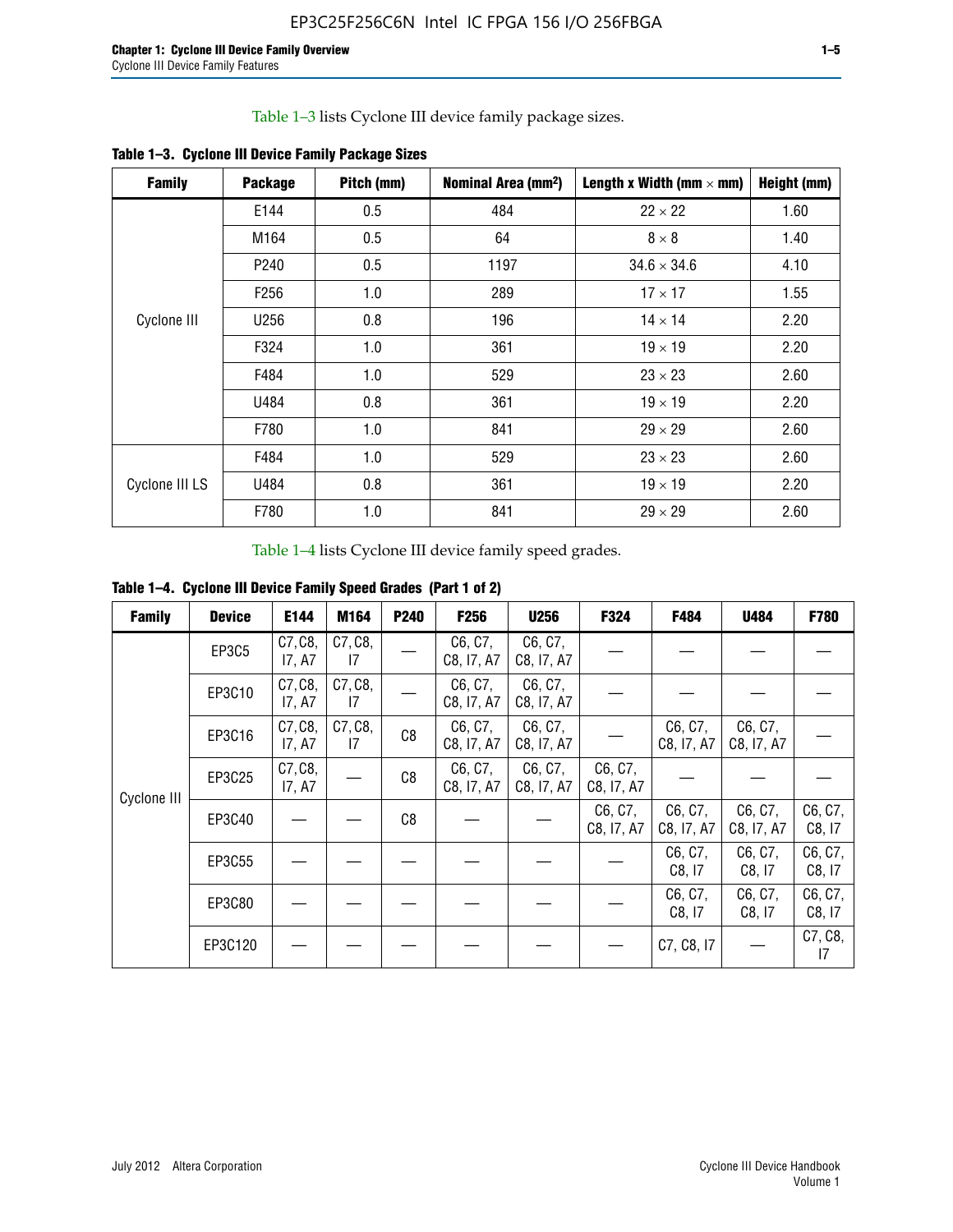| <b>Family</b> | <b>Device</b> | E144 | M164 | <b>P240</b> | <b>F256</b> | <b>U256</b> | <b>F324</b> | F484       | U484       | <b>F780</b> |
|---------------|---------------|------|------|-------------|-------------|-------------|-------------|------------|------------|-------------|
|               | EP3CLS70      |      |      |             |             |             |             | C7, C8, I7 | C7, C8, I7 | C7, C8,     |
| Cyclone III   | EP3CLS100     |      |      |             |             |             |             | C7, C8, I7 | C7, C8, I7 | C7, C8,     |
| LS            | EP3CLS150     |      |      |             |             |             |             | C7, C8, I7 |            | C7, C8,     |
|               | EP3CLS200     |      |      |             |             |             |             | C7, C8, I7 |            | C7, C8,     |

**Table 1–4. Cyclone III Device Family Speed Grades (Part 2 of 2)**

Table 1–5 lists Cyclone III device family configuration schemes.

| <b>IQUIE 1-3. CYCLUILE III DEVICE FAILIIV CUILILUILATION SCIIENIES</b> |                    |                       |  |  |  |
|------------------------------------------------------------------------|--------------------|-----------------------|--|--|--|
| <b>Configuration Scheme</b>                                            | <b>Cyclone III</b> | <b>Cyclone III LS</b> |  |  |  |
| Active serial (AS)                                                     |                    |                       |  |  |  |
| Active parallel (AP)                                                   |                    |                       |  |  |  |
| Passive serial (PS)                                                    |                    |                       |  |  |  |
| Fast passive parallel (FPP)                                            |                    |                       |  |  |  |
| Joint Test Action Group (JTAG)                                         |                    |                       |  |  |  |

**Table 1–5. Cyclone III Device Family Configuration Schemes**

## **Cyclone III Device Family Architecture**

Cyclone III device family includes a customer-defined feature set that is optimized for portable applications and offers a wide range of density, memory, embedded multiplier, and I/O options. Cyclone III device family supports numerous external memory interfaces and I/O protocols that are common in high-volume applications. The Quartus II software features and parameterizable IP cores make it easier for you to use the Cyclone III device family interfaces and protocols.

The following sections provide an overview of the Cyclone III device family features.

#### **Logic Elements and Logic Array Blocks**

The logic array block (LAB) consists of 16 logic elements and a LAB-wide control block. An LE is the smallest unit of logic in the Cyclone III device family architecture. Each LE has four inputs, a four-input look-up table (LUT), a register, and output logic. The four-input LUT is a function generator that can implement any function with four variables.

f For more information about LEs and LABs, refer to the *[Logic Elements and Logic Array](http://www.altera.com/literature/hb/cyc3/cyc3_ciii51002.pdf)  [Blocks in the Cyclone III Device Family](http://www.altera.com/literature/hb/cyc3/cyc3_ciii51002.pdf)* chapter.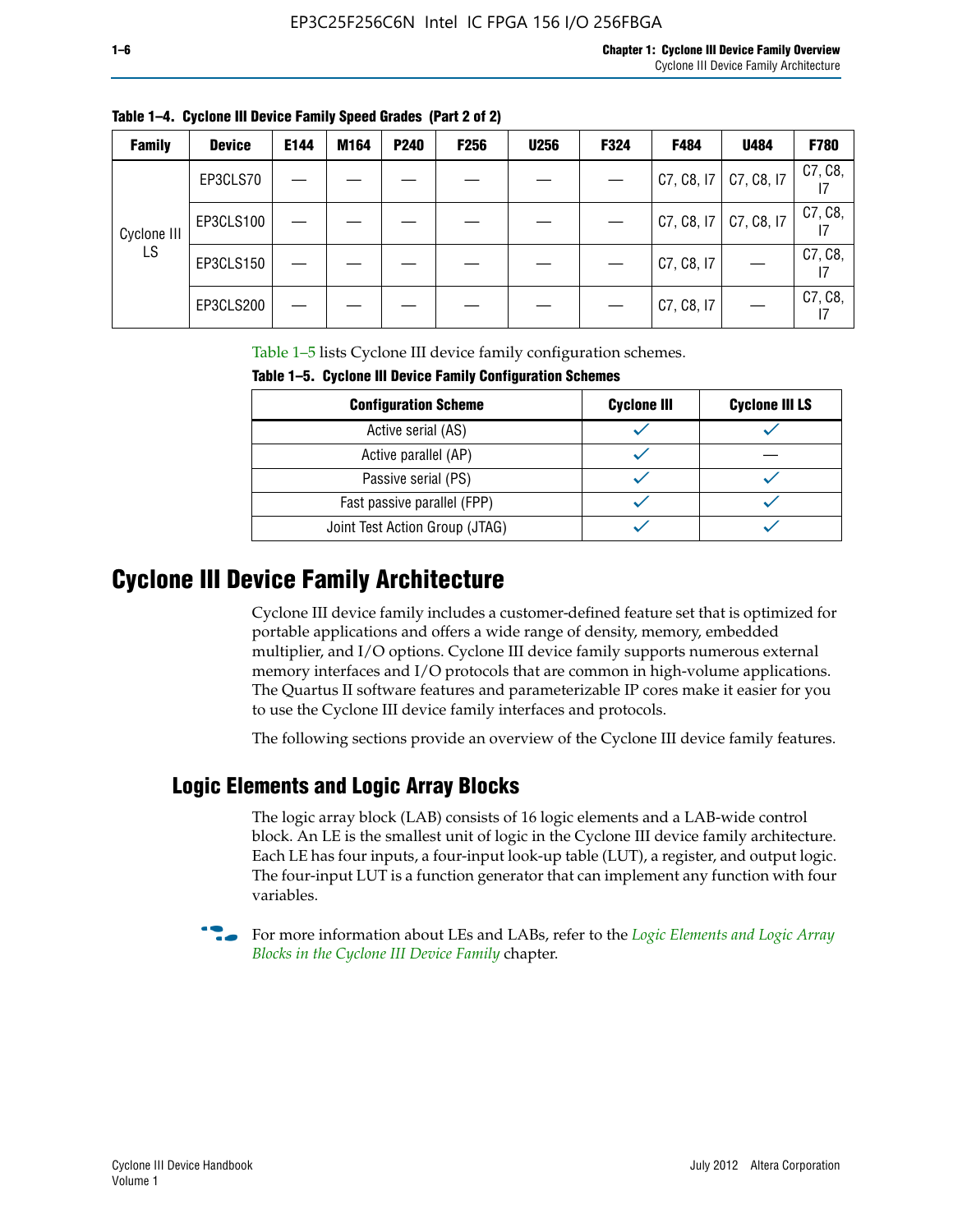#### **Memory Blocks**

Each M9K memory block of the Cyclone III device family provides nine Kbits of on-chip memory capable of operating at up to 315 MHz for Cyclone III devices and up to 274 MHz for Cyclone III LS devices. The embedded memory structure consists of M9K memory blocks columns that you can configure as RAM, first-in first-out (FIFO) buffers, or ROM. The Cyclone III device family memory blocks are optimized for applications such as high throughout packet processing, embedded processor program, and embedded data storage.

The Quartus II software allows you to take advantage of the M9K memory blocks by instantiating memory using a dedicated megafunction wizard or by inferring memory directly from the VHDL or Verilog source code.

M9K memory blocks support single-port, simple dual-port, and true dual-port operation modes. Single-port mode and simple dual-port mode are supported for all port widths with a configuration of  $\times1$ ,  $\times2$ ,  $\times4$ ,  $\times8$ ,  $\times9$ ,  $\times16$ ,  $\times18$ ,  $\times32$ , and  $\times36$ . True dual-port is supported in port widths with a configuration of  $\times$ 1,  $\times$ 2,  $\times$ 4,  $\times$ 8,  $\times$ 9,  $\times$ 16, and ×18.



**For more information about memory blocks, refer to the** *Memory Blocks in the Cyclone [III Device Family](http://www.altera.com/literature/hb/cyc3/cyc3_ciii51004.pdf)* chapter.

#### **Embedded Multipliers and Digital Signal Processing Support**

Cyclone III devices support up to 288 embedded multiplier blocks and Cyclone III LS devices support up to 396 embedded multiplier blocks. Each block supports one individual  $18 \times 18$ -bit multiplier or two individual  $9 \times 9$ -bit multipliers.

The Quartus II software includes megafunctions that are used to control the operation mode of the embedded multiplier blocks based on user parameter settings. Multipliers can also be inferred directly from the VHDL or Verilog source code. In addition to embedded multipliers, Cyclone III device family includes a combination of on-chip resources and external interfaces, making them ideal for increasing performance, reducing system cost, and lowering the power consumption of digital signal processing (DSP) systems. You can use Cyclone III device family alone or as DSP device co-processors to improve price-to-performance ratios of DSP systems.

The Cyclone III device family DSP system design support includes the following features:

- DSP IP cores:
	- Common DSP processing functions such as finite impulse response (FIR), fast Fourier transform (FFT), and numerically controlled oscillator (NCO) functions
	- Suites of common video and image processing functions
- Complete reference designs for end-market applications
- DSP Builder interface tool between the Quartus II software and the MathWorks Simulink and MATLAB design environments
- DSP development kits
- For more information about embedded multipliers and digital signal processing support, refer to the *[Embedded Multipliers in Cyclone III Devices](http://www.altera.com/literature/hb/cyc3/cyc3_ciii51005.pdf)* chapter.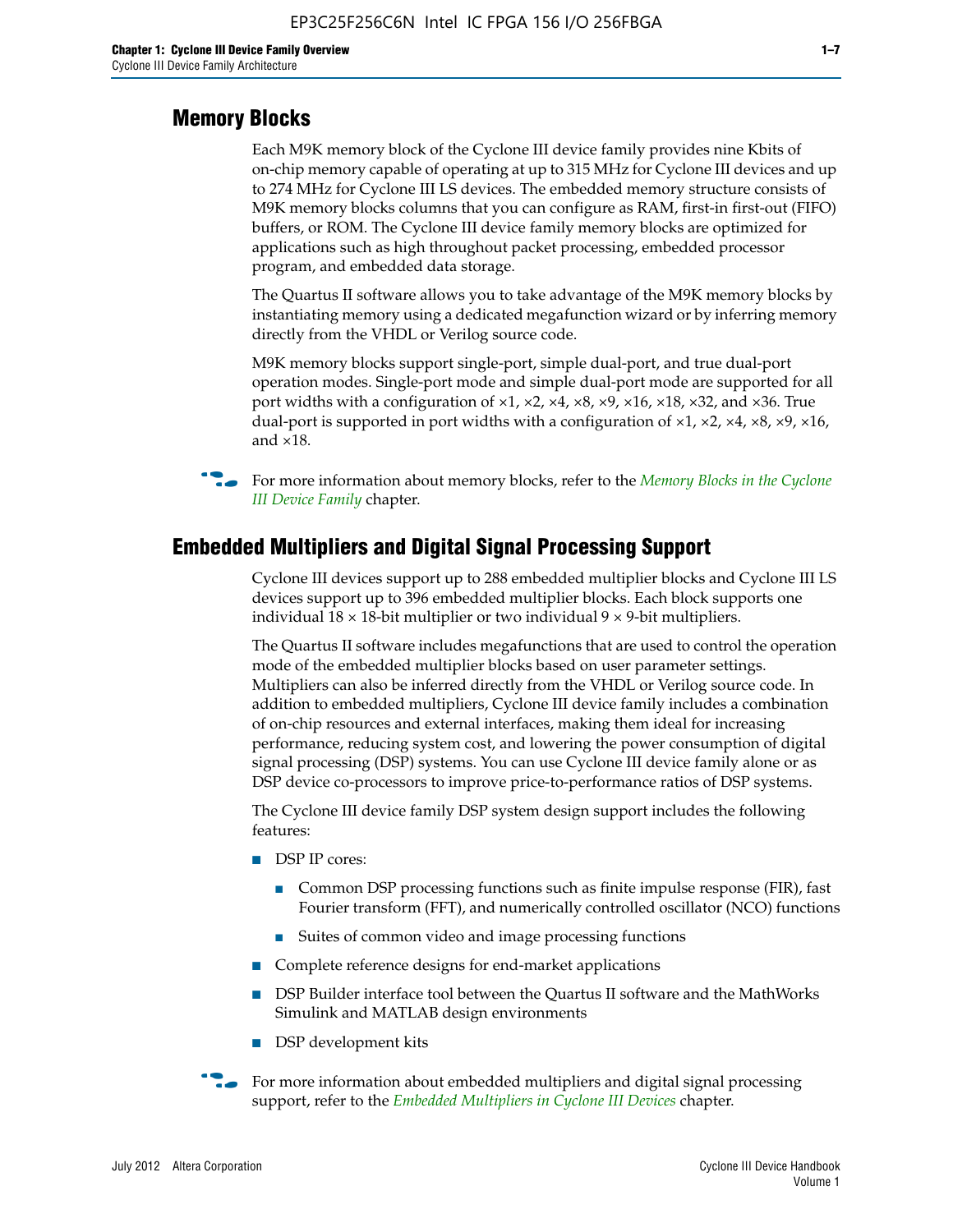#### **Clock Networks and PLLs**

Cyclone III device family includes 20 global clock networks. You can drive global clock signals from dedicated clock pins, dual-purpose clock pins, user logic, and PLLs. Cyclone III device family includes up to four PLLs with five outputs per PLL to provide robust clock management and synthesis. You can use PLLs for device clock management, external system clock management, and I/O interfaces.

You can dynamically reconfigure the Cyclone III device family PLLs to enable auto-calibration of external memory interfaces while the device is in operation. This feature enables the support of multiple input source frequencies and corresponding multiplication, division, and phase shift requirements. PLLs in Cyclone III device family may be cascaded to generate up to ten internal clocks and two external clocks on output pins from a single external clock source.

**For more PLL specifications and information, refer to the** *[Cyclone III Device Data Sheet](http://www.altera.com/literature/hb/cyc3/cyc3_ciii52001.pdf)***,** *[Cyclone III LS Device Data Sheet](http://www.altera.com/literature/hb/cyc3/cyc3_ciii52002.pdf)*, and *[Clock Networks and PLLs in the Cyclone III Device](http://www.altera.com/literature/hb/cyc3/cyc3_ciii51006.pdf)  [Family](http://www.altera.com/literature/hb/cyc3/cyc3_ciii51006.pdf)* chapters.

#### **I/O Features**

Cyclone III device family has eight I/O banks. All I/O banks support single-ended and differential I/O standards listed in Table 1–6.

| Type             | <b>I/O Standard</b>                                        |
|------------------|------------------------------------------------------------|
| Single-Ended I/O | LVTTL, LVCMOS, SSTL, HSTL, PCI, and PCI-X                  |
| Differential I/O | SSTL, HSTL, LVPECL, BLVDS, LVDS, mini-LVDS, RSDS, and PPDS |

**Table 1–6. Cyclone III Device Family I/O Standards Support** 

The Cyclone III device family I/O also supports programmable bus hold, programmable pull-up resistors, programmable delay, programmable drive strength, programmable slew-rate control to optimize signal integrity, and hot socketing. Cyclone III device family supports calibrated on-chip series termination ( $R_S$  OCT) or driver impedance matching (Rs) for single-ended I/O standards, with one OCT calibration block per side.

For more information, refer to the *[I/O Features in the Cyclone III Device Family](http://www.altera.com/literature/hb/cyc3/cyc3_ciii51007.pdf)* chapter.

#### **High-Speed Differential Interfaces**

Cyclone III device family supports high-speed differential interfaces such as BLVDS, LVDS, mini-LVDS, RSDS, and PPDS. These high-speed I/O standards in Cyclone III device family provide high data throughput using a relatively small number of I/O pins and are ideal for low-cost applications. Dedicated differential output drivers on the left and right I/O banks can send data rates at up to 875 Mbps for Cyclone III devices and up to 740 Mbps for Cyclone III LS devices, without the need for external resistors. This saves board space or simplifies PCB routing. Top and bottom I/O banks support differential transmission (with the addition of an external resistor network) data rates at up to 640 Mbps for both Cyclone III and Cyclone III LS devices.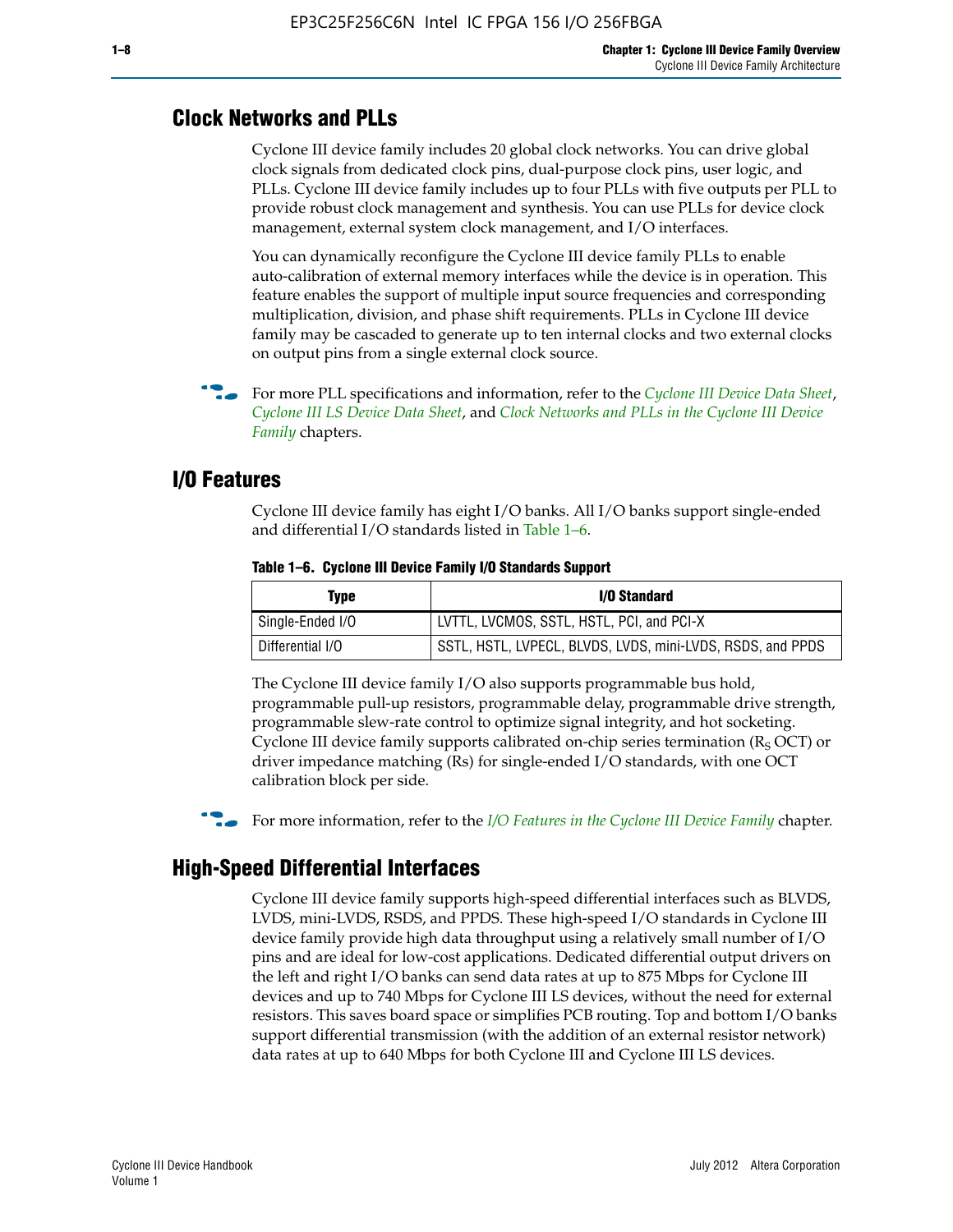**For more information, refer to the** *High-Speed Differential Interfaces in the Cyclone III* $\overline{a}$ *[Device Family](http://www.altera.com/literature/hb/cyc3/cyc3_ciii51008.pdf)* chapter.

#### **Auto-Calibrating External Memory Interfaces**

Cyclone III device family supports common memory types such as DDR, DDR2, SDR SDRAM, and QDRII SRAM. DDR2 SDRAM memory interfaces support data rates up to 400 Mbps for Cyclone III devices and 333 Mbps for Cyclone III LS devices. Memory interfaces are supported on all sides of Cyclone III device family. Cyclone III device family has the OCT, DDR output registers, and 8-to-36-bit programmable DQ group widths features to enable rapid and robust implementation of different memory standards.

An auto-calibrating megafunction is available in the Quartus II software for DDR and QDR memory interface PHYs. This megafunction is optimized to take advantage of the Cyclone III device family I/O structure, simplify timing closure requirements, and take advantage of the Cyclone III device family PLL dynamic reconfiguration feature to calibrate PVT changes.

**For more information, refer to the** *External Memory Interfaces in the Cyclone III Device [Family](http://www.altera.com/literature/hb/cyc3/cyc3_ciii51009.pdf)* chapter.

#### **Support for Industry-Standard Embedded Processors**

To quickly and easily create system-level designs using Cyclone III device family, you can select among the ×32-bit soft processor cores: Freescale®V1 Coldfire, ARM® Cortex M1, or Altera Nios® II, along with a library of 50 other IP blocks when using the system-on-a-programmable-chip (SOPC) Builder tool. SOPC Builder is an Altera Quartus II design tool that facilitates system-integration of IP blocks in an FPGA design. The SOPC Builder automatically generates interconnect logic and creates a testbench to verify functionality, saving valuable design time.

Cyclone III device family expands the peripheral set, memory, I/O, or performance of legacy embedded processors. Single or multiple Nios II embedded processors are designed into Cyclone III device family to provide additional co-processing power, or even replace legacy embedded processors in your system. Using the Cyclone III device family and Nios II together provide low-cost, high-performance embedded processing solutions, which in turn allow you to extend the life cycle of your product and improve time-to-market over standard product solutions.

 $\mathbb{I}$  Separate licensing of the Freescale and ARM embedded processors are required.

#### **Hot Socketing and Power-On-Reset**

Cyclone III device family features hot socketing (also known as hot plug-in or hot swap) and power sequencing support without the use of external devices. You can insert or remove a board populated with one or more Cyclone III device family during a system operation without causing undesirable effects to the running system bus or the board that was inserted into the system.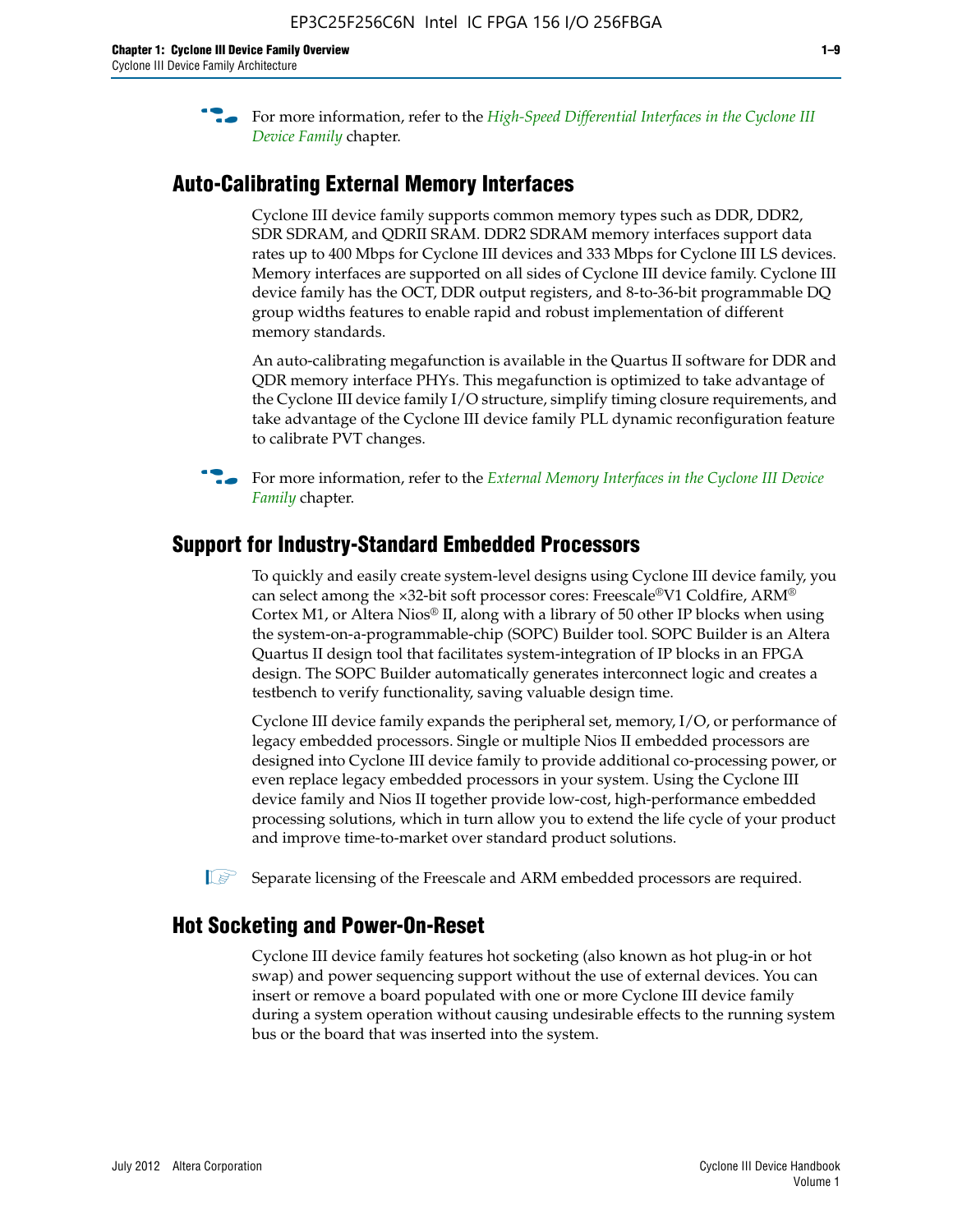The hot socketing feature allows you to use FPGAs on PCBs that also contain a mixture of 3.3-V, 2.5-V, 1.8-V, 1.5-V, and 1.2-V devices. The Cyclone III device family hot socketing feature eliminates power-up sequence requirements for other devices on the board for proper FPGA operation.

For more information about hot socketing and power-on-reset, refer to the *[Hot-Socketing and Power-on Reset in the Cyclone III Device Family](http://www.altera.com/literature/hb/cyc3/cyc3_ciii51011.pdf)* chapter.

#### **SEU Mitigation**

Cyclone III LS devices offer built-in error detection circuitry to detect data corruption due to soft errors in the CRAM cells. This feature allows CRAM contents to be read and verified to match a configuration-computed CRC value. The Quartus II software activates the built-in 32-bit CRC checker, which is part of the Cyclone III LS device.

**For more information about SEU mitigation, refer to the** *SEU Mitigation in the [Cyclone III Device Family](http://www.altera.com/literature/hb/cyc3/cyc3_ciii51013.pdf)* chapter.

#### **JTAG Boundary Scan Testing**

Cyclone III device family supports the JTAG IEEE Std. 1149.1 specification. The boundary-scan test (BST) architecture offers the capability to test pin connections without using physical test probes and captures functional data while a device is operating normally. Boundary-scan cells in the Cyclone III device family can force signals onto pins or capture data from pins or from logic array signals. Forced test data is serially shifted into the boundary-scan cells. Captured data is serially shifted out and externally compared to expected results. In addition to BST, you can use the IEEE Std. 1149.1 controller for the Cyclone III LS device in-circuit reconfiguration (ICR).

**f f**or more information about JTAG boundary scan testing, refer to the *IEEE* 1149.1 *[\(JTAG\) Boundary-Scan Testing for the Cyclone III Device Family](http://www.altera.com/literature/hb/cyc3/cyc3_ciii51014.pdf)* chapter.

#### **Quartus II Software Support**

The Quartus II software is the leading design software for performance and productivity. It is the only complete design solution for CPLDs, FPGAs, and ASICs in the industry. The Quartus II software includes an integrated development environment to accelerate system-level design and seamless integration with leading third-party software tools and flows.

The Cyclone III LS devices provide both physical and functional separation between security critical design partitions. Cyclone III LS devices offer isolation between design partitions. This ensures that device errors do not propagate from one partition to another, whether unintentional or intentional. The Quartus II software design separation flow facilitates the creation of separation regions in Cyclone III LS devices by tightly controlling the routing in and between the LogicLock regions. For ease of use, the separation flow integrates in the existing incremental compilation flow.

f For more information about the Quartus II software features, refer to the *[Quartus II](http://www.altera.com/literature/hb/qts/quartusii_handbook.pdf)  [Handbook](http://www.altera.com/literature/hb/qts/quartusii_handbook.pdf)*.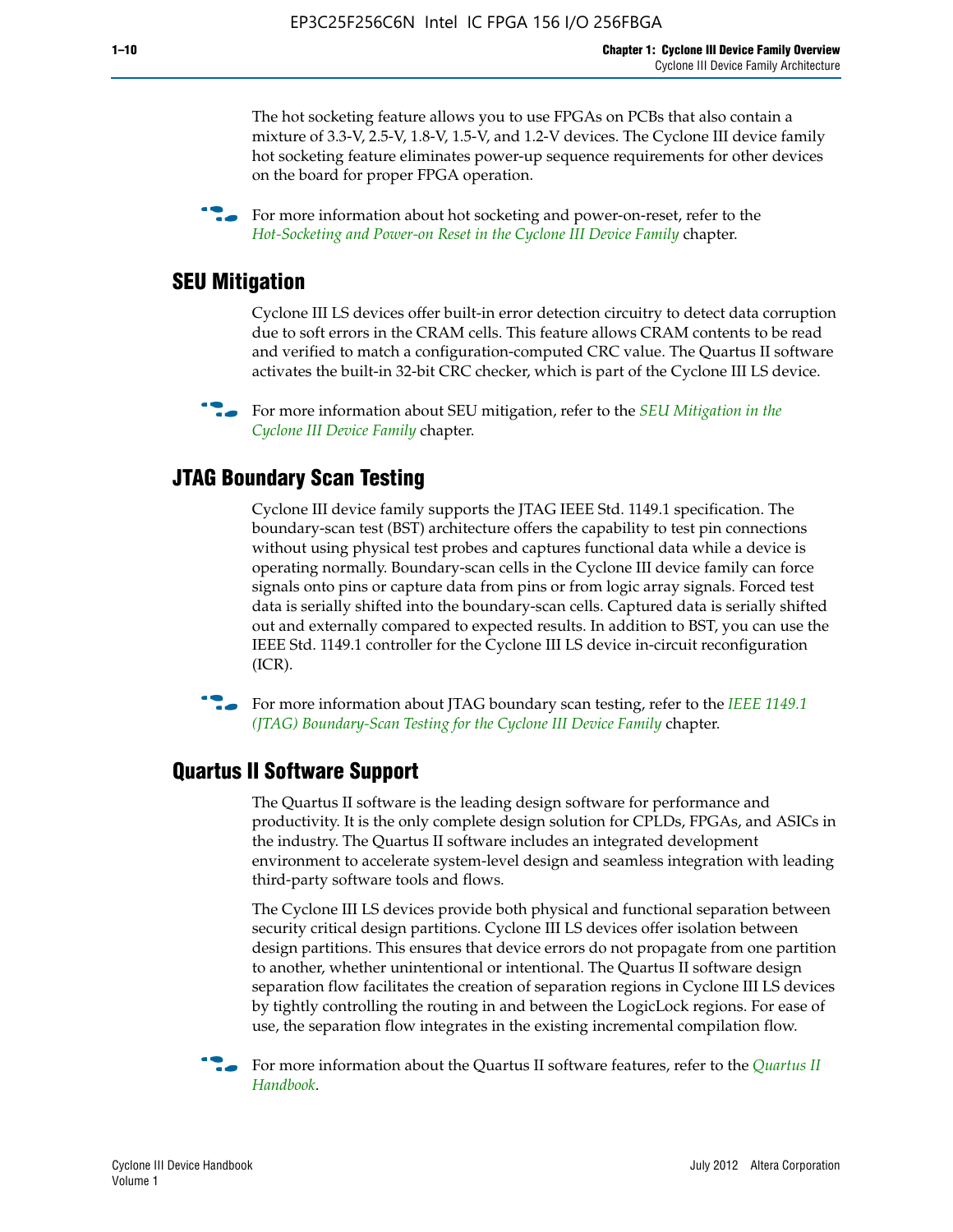### **Configuration**

Cyclone III device family uses SRAM cells to store configuration data. Configuration data is downloaded to Cyclone III device family each time the device powers up. Low-cost configuration options include the Altera EPCS family serial flash devices as well as commodity parallel flash configuration options. These options provide the flexibility for general-purpose applications and the ability to meet specific configuration and wake-up time requirements of the applications. Cyclone III device family supports the AS, PS, FPP, and JTAG configuration schemes. The AP configuration scheme is only supported in Cyclone III devices.



f For more information about configuration, refer to the *[Configuration, Design Security,](http://www.altera.com/literature/hb/cyc3/cyc3_ciii51016.pdf)  [and Remote System Upgrades in the Cyclone III Device Family](http://www.altera.com/literature/hb/cyc3/cyc3_ciii51016.pdf)* chapter.

### **Remote System Upgrades**

Cyclone III device family offers remote system upgrade without an external controller. The remote system upgrade capability in Cyclone III device family allows system upgrades from a remote location. Soft logic (either the Nios II embedded processor or user logic) implemented in Cyclone III device family can download a new configuration image from a remote location, store it in configuration memory, and direct the dedicated remote system upgrade circuitry to start a reconfiguration cycle. The dedicated circuitry performs error detection during and after the configuration process, and can recover from an error condition by reverting to a safe configuration image. The dedicated circuitry also provides error status information. Cyclone III devices support remote system upgrade in the AS and AP configuration scheme. Cyclone III LS devices support remote system upgrade in the AS configuration scheme only.

**For more information, refer to the** *Configuration, Design Security, and Remote System [Upgrades in the Cyclone III Device Family](http://www.altera.com/literature/hb/cyc3/cyc3_ciii51016.pdf)* chapter.

#### **Design Security (Cyclone III LS Devices Only)**

Cyclone III LS devices offer design security features which play a vital role in the large and critical designs in the competitive military and commercial environments. Equipped with the configuration bit stream encryption and anti-tamper features, Cyclone III LS devices protect your designs from copying, reverse engineering and tampering. The configuration security of Cyclone III LS devices uses AES with 256-bit security key.

f For more information, refer to the *[Configuration, Design Security, and Remote System](http://www.altera.com/literature/hb/cyc3/cyc3_ciii51016.pdf)  [Upgrades in Cyclone III Device Family](http://www.altera.com/literature/hb/cyc3/cyc3_ciii51016.pdf)* chapter.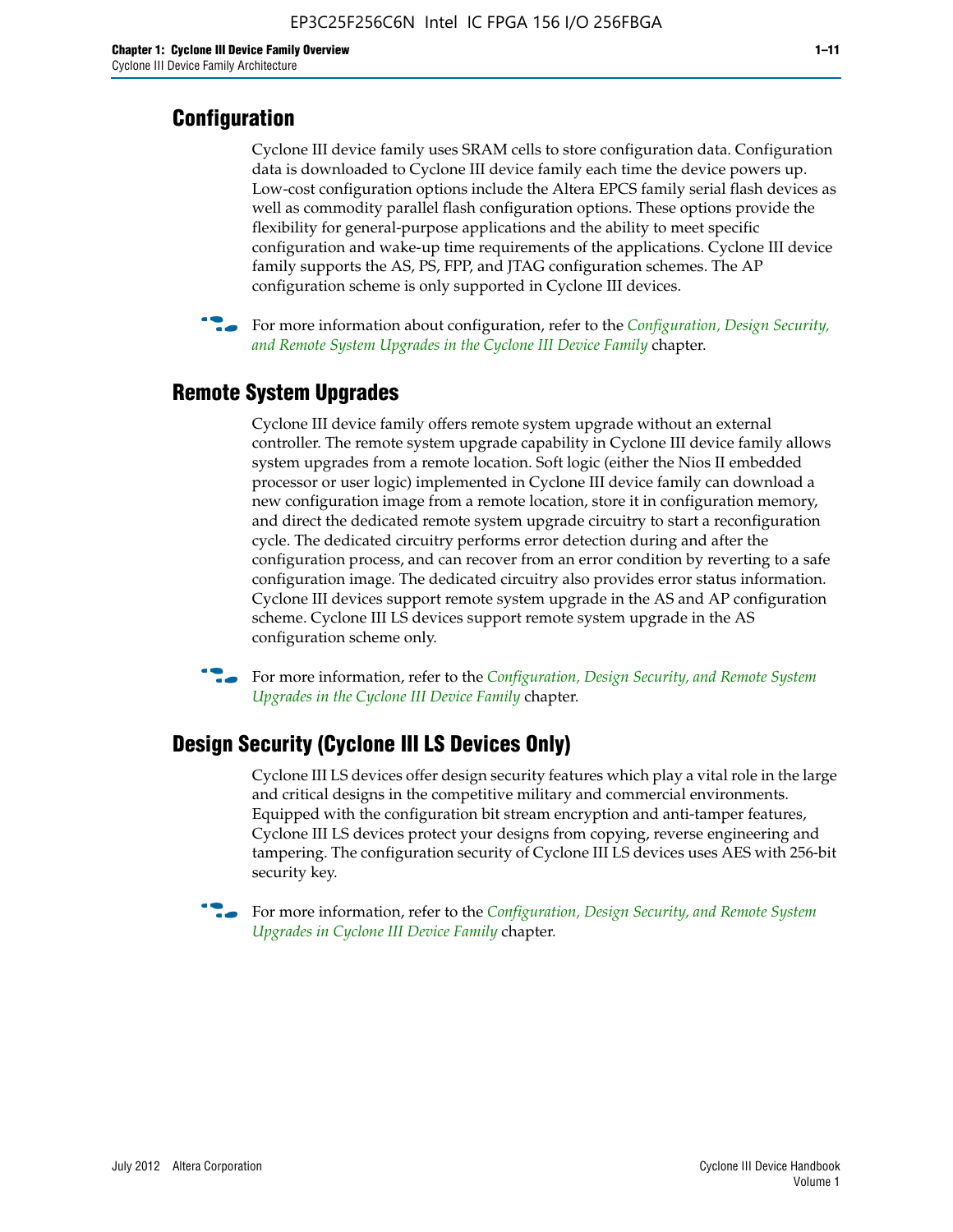## **Reference and Ordering Information**

Figure 1–1 and Figure 1–2 show the ordering codes for Cyclone III and Cyclone III LS devices.







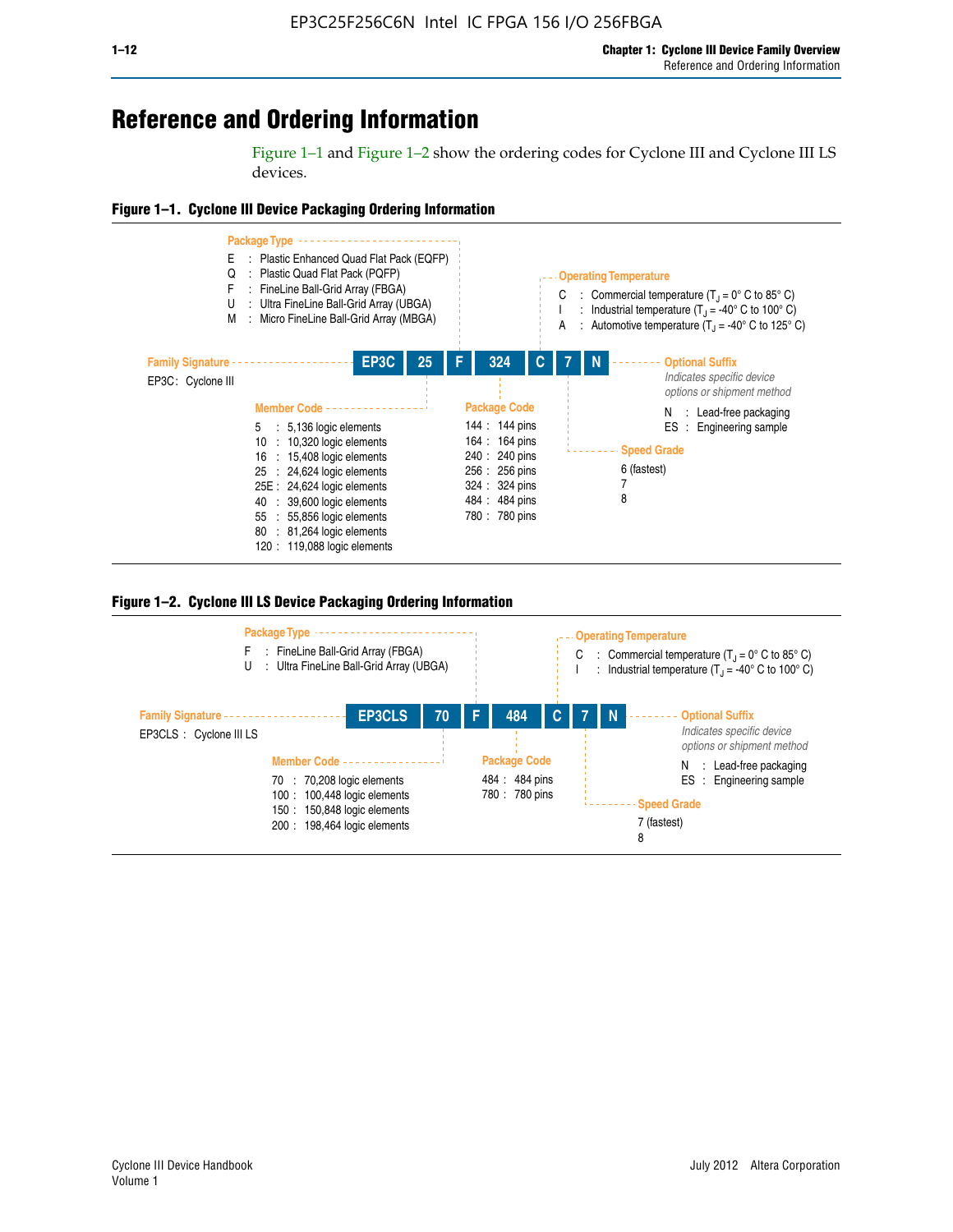## **Document Revision History**

Table 1–7 lists the revision history for this document.

| Table 1-7. Document Revision History |
|--------------------------------------|
|--------------------------------------|

| <b>Date</b>      | <b>Version</b> | <b>Changes</b>                                                                                                                                                                                                                                                                                                                                                                          |
|------------------|----------------|-----------------------------------------------------------------------------------------------------------------------------------------------------------------------------------------------------------------------------------------------------------------------------------------------------------------------------------------------------------------------------------------|
| <b>July 2012</b> | 2.4            | Updated 484 pin package code in Figure 1-1.                                                                                                                                                                                                                                                                                                                                             |
|                  |                | Updated Table $1-1$ and Table $1-2$ .                                                                                                                                                                                                                                                                                                                                                   |
| December 2011    | 2.3            | ■ Updated Figure $1-1$ and Figure $1-2$ .                                                                                                                                                                                                                                                                                                                                               |
|                  |                | <b>Updated hyperlinks.</b>                                                                                                                                                                                                                                                                                                                                                              |
|                  |                | $\blacksquare$ Minor text edits.                                                                                                                                                                                                                                                                                                                                                        |
| December 2009    | 2.2            | Minor text edits.                                                                                                                                                                                                                                                                                                                                                                       |
| <b>July 2009</b> | 2.1            | Minor edit to the hyperlinks.                                                                                                                                                                                                                                                                                                                                                           |
|                  |                | $\blacksquare$ Added Table 1-5.                                                                                                                                                                                                                                                                                                                                                         |
|                  |                | ■ Updated Table 1–1, Table 1–2, Table 1–3, and Table 1–4.                                                                                                                                                                                                                                                                                                                               |
| <b>June 2009</b> | 2.0            | • Updated "Introduction", "Cyclone III Device Family Architecture", "Embedded Multipliers<br>and Digital Signal Processing Support ", "Clock Networks and PLLs ", "I/O Features ",<br>"High-Speed Differential Interfaces ", "Auto-Calibrating External Memory Interfaces",<br>"Quartus II Software Support", "Configuration ", and "Design Security (Cyclone III LS<br>Devices Only)". |
|                  |                | Removed "Referenced Document" section.                                                                                                                                                                                                                                                                                                                                                  |
|                  |                | • Updated "Increased System Integration" section.                                                                                                                                                                                                                                                                                                                                       |
| October 2008     | 1.3            | Updated "Memory Blocks" section.                                                                                                                                                                                                                                                                                                                                                        |
|                  |                | • Updated chapter to new template.                                                                                                                                                                                                                                                                                                                                                      |
|                  |                | Added 164-pin Micro FineLine Ball-Grid Array (MBGA) details to Table 1-2, Table 1-3 and<br>Table $1-4$ .                                                                                                                                                                                                                                                                                |
| May 2008         | 1.2            | $\blacksquare$ Updated Figure 1-2 with automotive temperature information.                                                                                                                                                                                                                                                                                                              |
|                  |                | • Updated "Increased System Integration" section, Table 1-6, and "High-Speed Differential<br>Interfaces" section with BLVDS information.                                                                                                                                                                                                                                                |
|                  |                | Removed the text "Spansion" in "Increased System.                                                                                                                                                                                                                                                                                                                                       |
|                  |                | Integration" and "Configuration" sections.                                                                                                                                                                                                                                                                                                                                              |
|                  |                | Removed trademark symbol from "MultiTrack" in "MultiTrack Interconnect".                                                                                                                                                                                                                                                                                                                |
| <b>July 2007</b> | 1.1            | Removed registered trademark symbol from "Simulink" and "MATLAB" from "Embedded<br>Multipliers and Digital.                                                                                                                                                                                                                                                                             |
|                  |                | Signal Processing Support" section.                                                                                                                                                                                                                                                                                                                                                     |
|                  |                | Added chapter TOC and "Referenced Documents" section.                                                                                                                                                                                                                                                                                                                                   |
| March 2007       | 1.0            | Initial release.                                                                                                                                                                                                                                                                                                                                                                        |